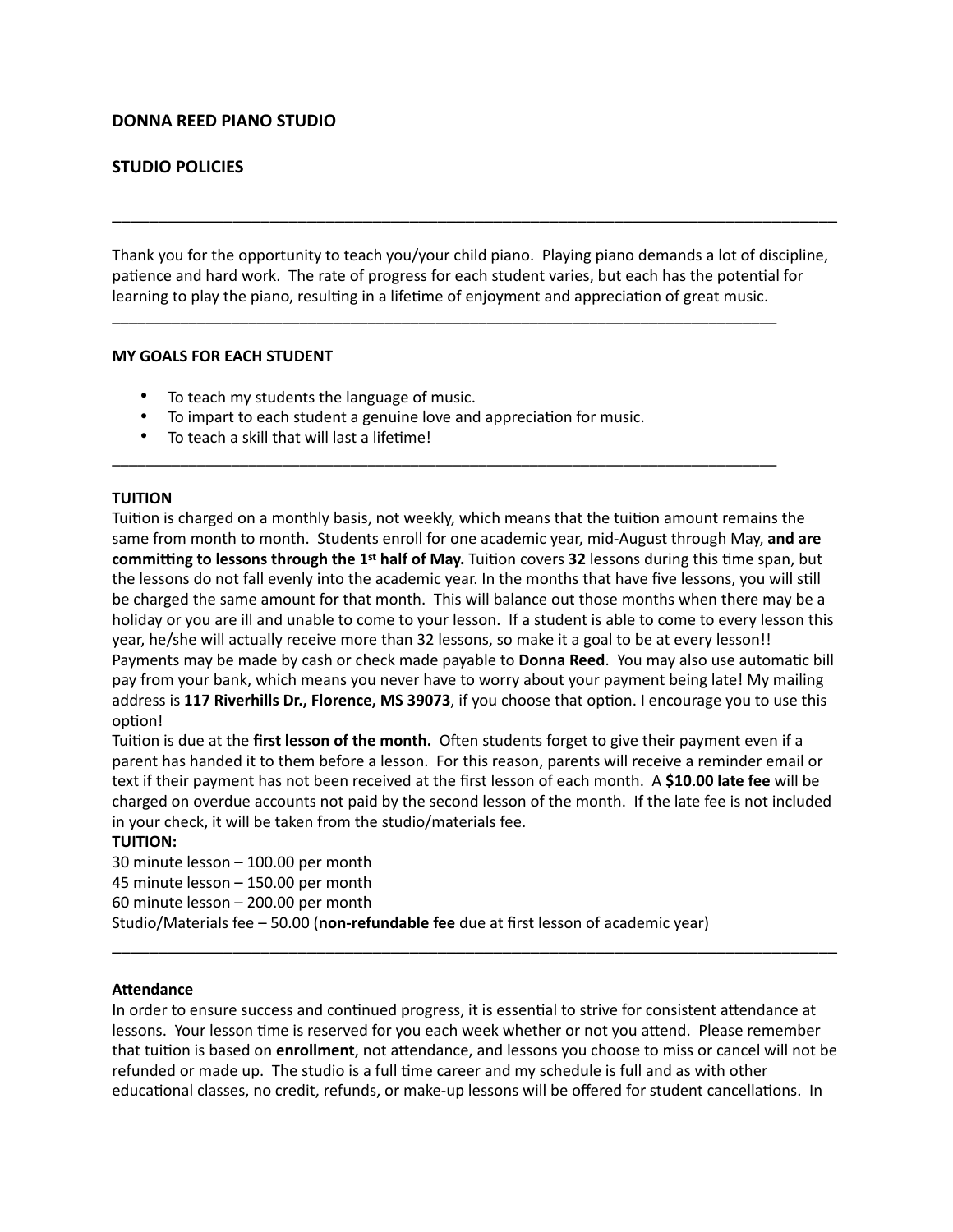the event of a family emergency, please contact me, and I will do my best to work something out. School trips, family trips, sporting events, etc. are not considered emergencies! In the event of my absence. makeup lessons will be arranged or your account will be credited, **if I exceed 2 absences**. If you know in advance that you will not be able to attend a lesson, I encourage you to swap lessons with another student, utilizing the Lesson Swap List. Please read the following article which explains clearly my policy. Thanks for understanding! http://ottawasuzukistrings.ca/makeuplessons.

\_\_\_\_\_\_\_\_\_\_\_\_\_\_\_\_\_\_\_\_\_\_\_\_\_\_\_\_\_\_\_\_\_\_\_\_\_\_\_\_\_\_\_\_\_\_\_\_\_\_\_\_\_\_\_\_\_\_\_\_\_\_\_\_\_\_\_\_\_\_\_\_\_\_\_\_\_\_

#### **SWAPPING LESSONS**

If you choose to participate, you will be sent a copy of my teaching schedule, along with a list of participants and phone numbers. When necessary, students may swap lessons. Please remember, this is not to be done at the last minute! The swap list should be used for those times when you know in advance that you will be absent! **PARENTS WILL MAKE THE ARRANGEMENTS, NOT THE TEACHER**, but you are to notify me of the swap. Those parents who do not want to participate in swapping will be left off the list so that they will not be called. If you elect not to take part in the lesson swap plan, please **do**  not ask participating parents to arrange a swap lesson.

#### **TARDINESS**

Students are expected to arrive promptly to each lesson. If you are late, that will cut into your lesson time, and I will not be able to carry through to another student's lesson slot. **PLEASE BE ON TIME!!** 

\_\_\_\_\_\_\_\_\_\_\_\_\_\_\_\_\_\_\_\_\_\_\_\_\_\_\_\_\_\_\_\_\_\_\_\_\_\_\_\_\_\_\_\_\_\_\_\_\_\_\_\_\_\_\_\_\_\_\_\_\_\_\_\_\_\_\_\_\_\_\_\_\_\_\_\_\_\_

**\_\_\_\_\_\_\_\_\_\_\_\_\_\_\_\_\_\_\_\_\_\_\_\_\_\_\_\_\_\_\_\_\_\_\_\_\_\_\_\_\_\_\_\_\_\_\_\_\_\_\_\_\_\_\_\_\_\_\_\_\_\_\_\_\_\_\_\_\_\_\_\_\_\_\_\_\_\_** 

\_\_\_\_\_\_\_\_\_\_\_\_\_\_\_\_\_\_\_\_\_\_\_\_\_\_\_\_\_\_\_\_\_\_\_\_\_\_\_\_\_\_\_\_\_\_\_\_\_\_\_\_\_\_\_\_\_\_\_\_\_\_\_\_\_\_\_\_\_\_\_\_\_\_\_\_\_\_

#### **MATERIALS**

Students are to bring a pencil, notebook binder for assignments, and all assigned music to every lesson. A book bag or tote is helpful to keep the supplies together. I will purchase any music your child needs from the studio/materials/activity fee (non-refundable) that you pay at the first lesson. If you exceed the **50.00** amount before the end of the year, you will be notified by email or text and the amount due is to be added to your next tuition payment.

#### **PRACTICE**

Daily practice is vital to a successful piano experience. Without practice, you will not make any progress. A minimum of five days of practice each week will reap the greatest benefits from lessons and is a requirement!! Do not try to have one GIANT practice session the day before the lesson. 15-20 minutes each day is more beneficial than 60 minutes the day before the lesson!! Practice skills will be taught during the lessons and students should utilize these skills at home. **Practice should be considered a part of the student's daily homework and the student should complete it each day**! Younger students need parental help in finding time to practice and knowing how to practice. They also need your supervision during practice! As students mature, they should be able to take on the responsibility of practicing daily and practicing correctly. Practice time should increase as the student progresses. Please remember, piano **REQUIRES** adequate practice at home, between lessons, each week!!! **NO PRACTICE = NO PROGRESS!!!**

#### **PARENT ATTENDANCE AT LESSONS**

Parents are welcome to attend lessons from time to time, and with my youngest students (K-1), I ask that you attend each lesson so that you can better help your child with practice at home.

\_\_\_\_\_\_\_\_\_\_\_\_\_\_\_\_\_\_\_\_\_\_\_\_\_\_\_\_\_\_\_\_\_\_\_\_\_\_\_\_\_\_\_\_\_\_\_\_\_\_\_\_\_\_\_\_\_\_\_\_\_\_\_\_\_\_\_\_\_\_\_\_\_\_\_\_\_\_